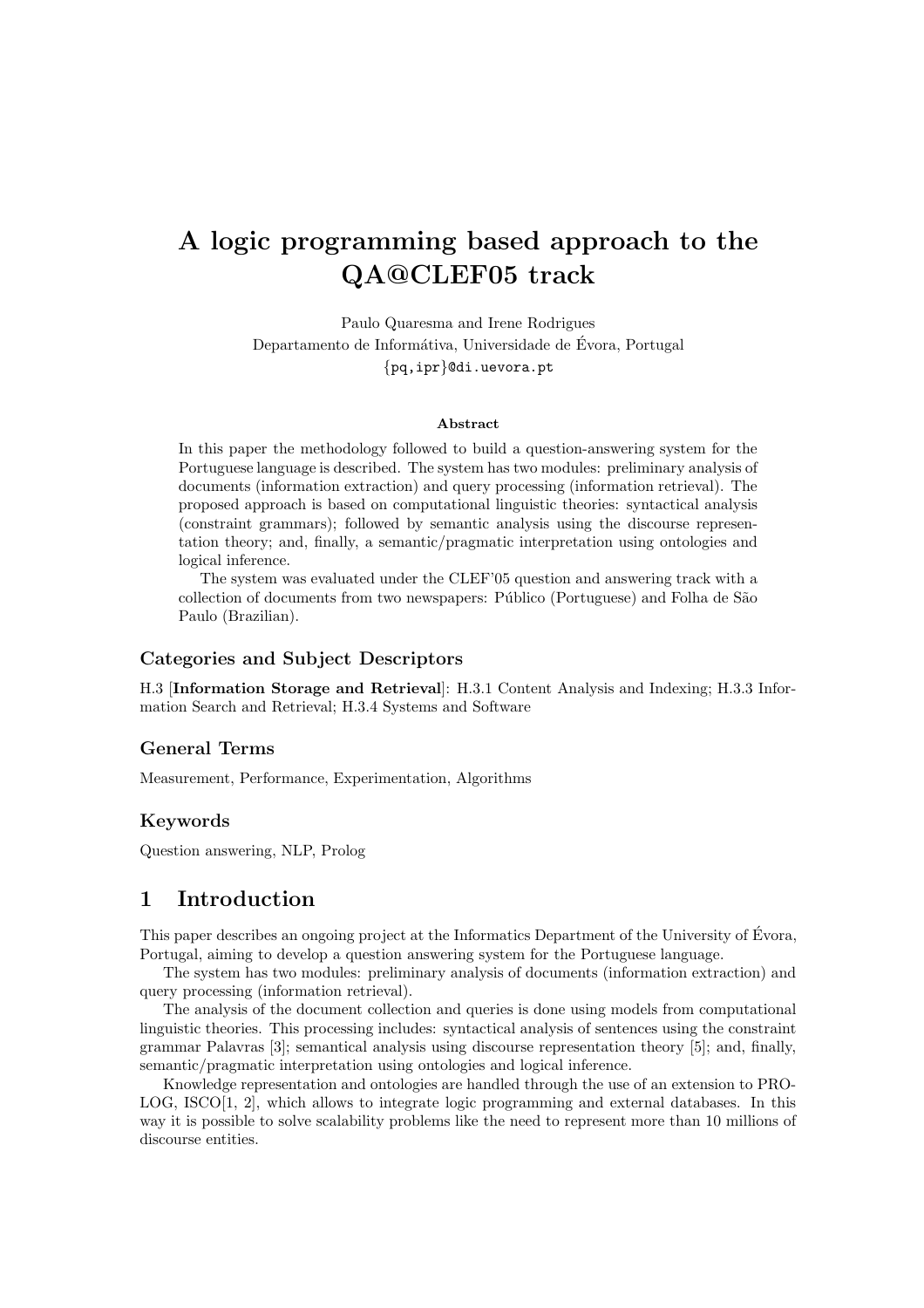The QA system, in order to satisfy CLEF requirements, should be able to answer queries in natural language, based on information conveyed by a collection of documents. The answer to a specific question is: a set of words and the identification of the document and sentence, which was used as the source of information. For instance, for the following question:

Who is John Lennon's widow?

Our system answers:

Yoko Ono - document: publico/publico95/950807/001 - sentence: 2

At the moment, the system is able to answer questions about:

• Places:

Where is Régua?

• Dates:

When was Mr. X arrested?

- Definitions: What is ONU?
- Specific:

How many times was Mr. X accused of being a drug dealer?

What crimes as Mr. Y committed?

However, the system can also be used to improve other information retrieval tasks:

• Improve the performance of information retrieval systems, helping to obtain the set of relevant documents.

Given a query, the system can be used to retrieve all documents having a sentence which verifies the query.

For the question "Who is John Lennon's widow" our system is able to retrieve all documents having a sentence which verifies the following term:

 $\exists X, Y : window(X, Y), name(X, 'John\_Lennon')$ 

• Help to structure documents in a semi-automatic way.

The system is able to extract facts from the documents and to give them a structure (accordingly with an ontology).

The proposed system is an evolution of a previous system evaluated at CLEF 2004 [7]. Some of the existing problems were solved, namely, the need to use a pre-processing information retrieval engine to decrease the complexity of the problem. In this CLEF edition, we were able to solve this major scalability problem via the use of ISCO and its power to connect PROLOG and relational databases.

However, the pre-processing of the collection of documents took more time than we expected and we were not able to answer questions to the Folha de S. Paulo newspaper. As we will point out in the evaluation section this was our major problem and it is the reason why our results didn't improve from CLEF04 to CLEF05.

In the next section the architecture of the system is described. In sections 3 and 4 the syntactical and the semantical modules are described in detail. Section 5 presents the knowledge representation approach. Section 6 describes the semantic-pragmatic interpretation of the documents, based on the previous analysis and on the ontology. Section 7 shows the processing of a query and the generation of the correspondent answer. In section 8 the evaluation results are presented. Finally, in section 9 some conclusions and future work are discussed.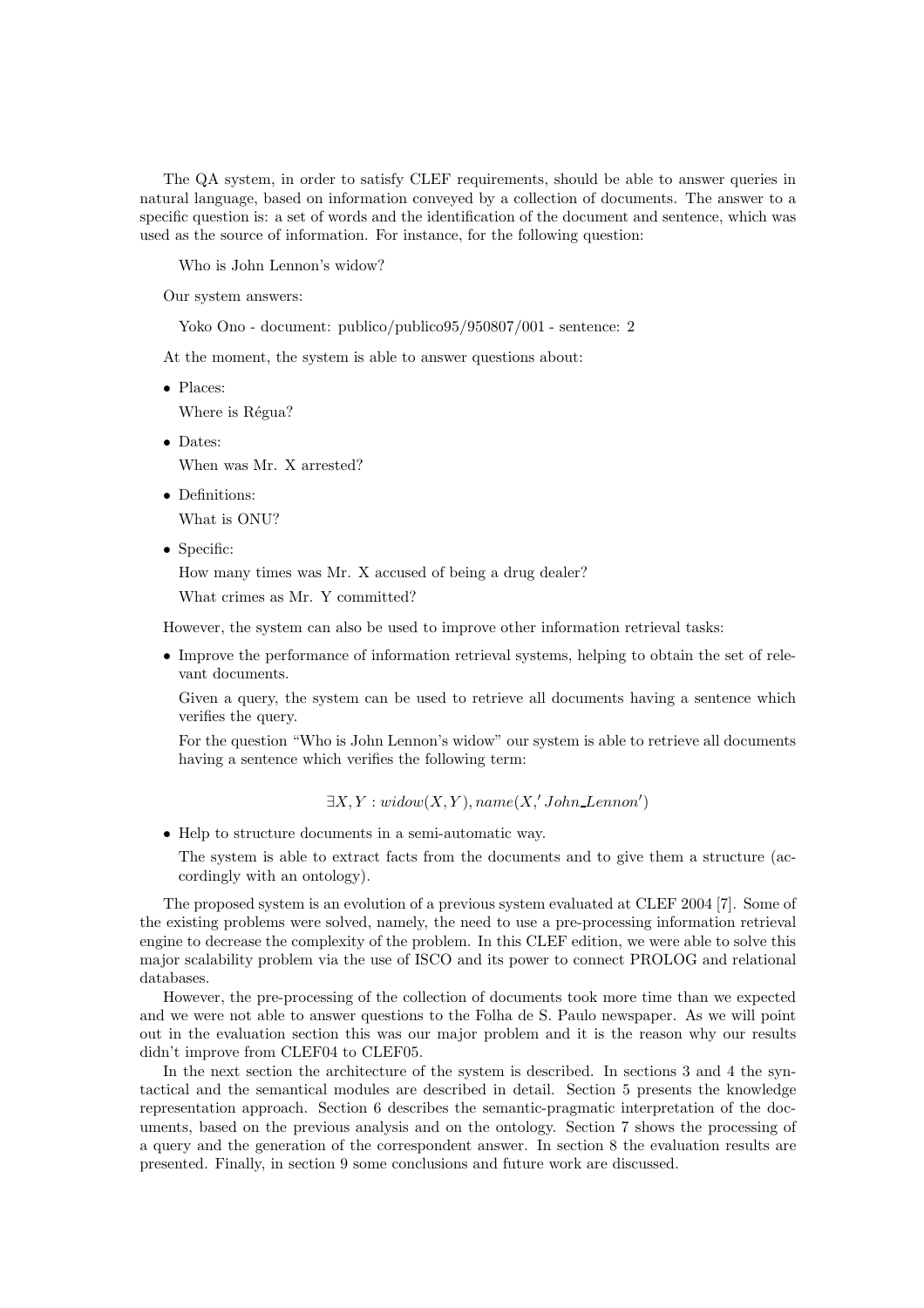

Figure 1: Document Processing

# 2 Architecture

The QA system has two main modules:

• Information extraction;

This module extracts information from the documents and it creates a knowledge base. The module, see figure 1, is composed by several sub-modules:

- Syntactical analysis: sentences are processed with the Palavras[3] parser. After this phase, a new collection of documents (with the parsing result) is obtained.
- Semantic analysis: the new collection of sentences in rewritten [5] creating another collection, where each document has a DRS (structure for the discourse representation), a list of discourse referents and a set of conditions.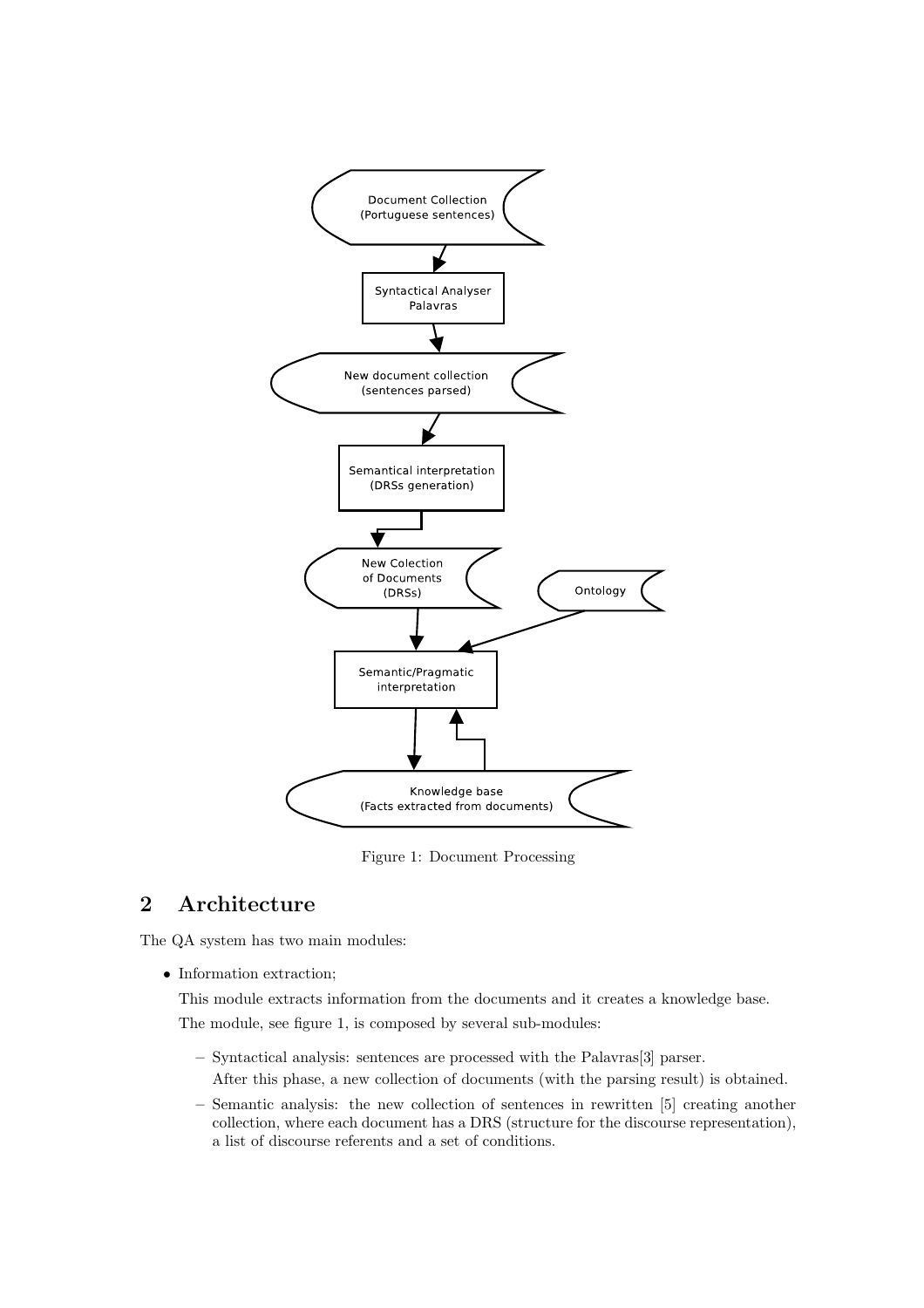- Semantic and pragmatic interpretation: in this phase the previous collection of documents is processed, taking into account an ontology and, as a result, a knowledge base is built. This knowledge base contains instances of the ontology.
- Information retrieval

This module processes the query and it generates the answer: a set of words and the identification of the document and sentence where the answer was found.



Figure 2: Query Processing

Figure 2 shows the diagram of this module. It is composed by the following phases:

- Syntactical analysis: using the parser Palavras[3].
- Semantic analysis: from the parser output, a discourse structure is built, a DRS[5] with the correspondent referents.
- Semantic/Pragmatic interpretation: in this phase, some conditions are rewritten, taking into account the ontology, and generating a new DRS.
- Query Processing: the final query representation is interpreted in the knowledge base through the unification of the discourse entities of the query with documents discourse entities (see section 7).

In the next sections these sub-modules are described in more detail.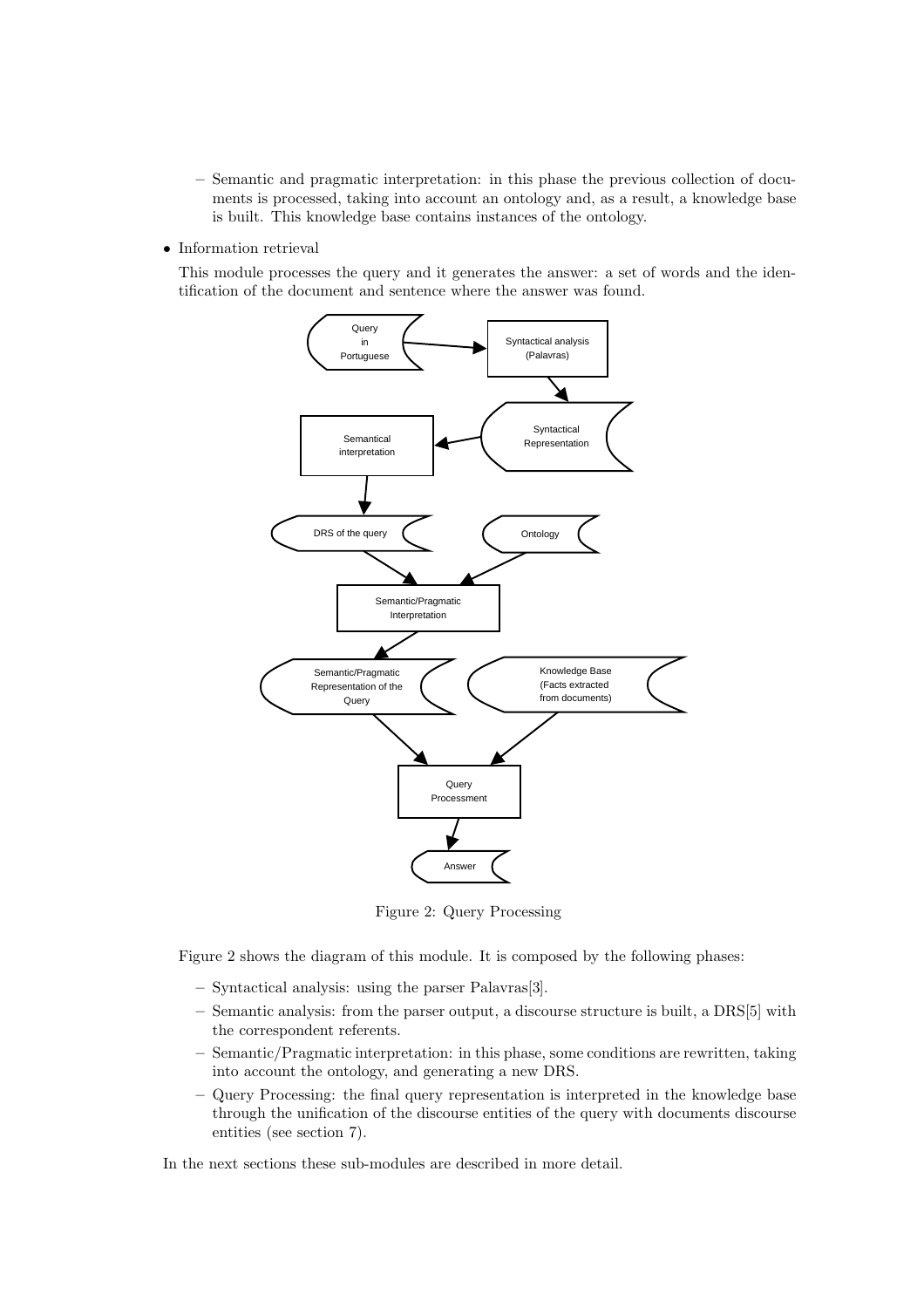## 3 Syntactical analysis

Syntactical analysis is obtained through the use of the PALAVRAS parser from Eckhard Bick[3], developed in the context of the  $VISL<sup>1</sup>$  project at the University of Southern Denmark. This parser gives good morpho-syntactical information and it has a god coverage of the Portuguese language. For instance, in our system the verb lemma (infinitive form) is used as the name of the predicates in the semantic analysis.

As an example, consider the following sentence (3.1):

Um patologista defendeu que Jimi Hendrix morreu de asfixia após ter ingerido álcool e uma dose excessiva de barbitúricos.  $(3.1)$ 

"A pathologist argued that Jimi Hendrix died of asphyxia after drinking alcoholic beverages and an excessive dose of barbiturics".

The syntactical structure of this sentence is the following:

```
STA:fcl
=SUBJ:np
==>N:art( um M S <arti>) Um
==H:n( patologista M S <Hprof>)
 patologista
=P:v-fin( defender PS 3S IND)
  defendeu
=ACC:fcl==SUB:conj-s( que ) que
==SUBJ:prop( Jimi_Hendrix M/F S)
  Jimi_Hendrix
==P:v-fin( morrer PS 3S IND) morreu
==PIV:pp
===H:prp( de ) de
==P<:np====H:n( asfixia F S <sick>) asfixia
===N <: pp
=====H:prp( após ) após
=====P<:icl
======P:vp
=======AUX:v-inf( ter ) ter
=======MV:v-pcp( ingerir ) ingerido
====ACC:n( álcool M S < cm-ligalcool ´
======CO:conj-c( e ) e
====ACC:np=======>N:art( um F S <arti>) uma
=====H:n dose F S) dose
=======N<:adj( excessivo F S)
   excessiva
=======N<:pp
========H:prp( de ) de
========P<:n( barbitúrico M P)
   barbitúricos
```
This structure is transformed by our system in a equivalent Prolog representation, which will be used as the input of the semantic analyser.

<sup>1</sup>Visual Interactive Syntax Learning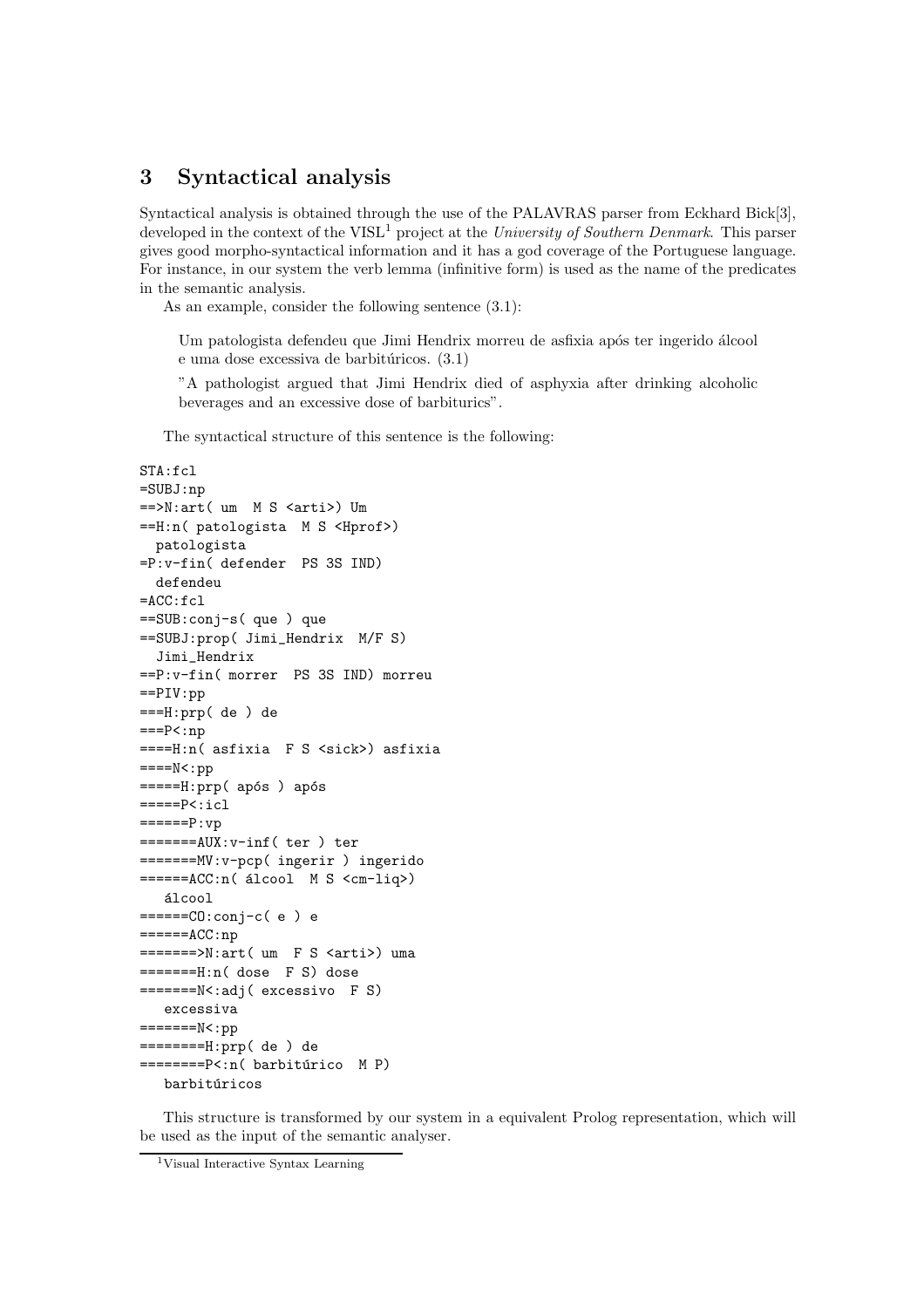```
sta(fcl,
    subj(np,
        n(art('um',
               'M', 'S', \langle \text{arti} \rangle), 'Um'),
        h(n('patologista',
              'M', 'S', <Hprof> ),
           'patologista')),
    p(v_fin('defender', 'PS', '3S', 'IND'),
       'defendeu'),
    acc(fcl,
        sub(
             conj_s('que'), 'que')),
    subj(prop('Jimi_Hendrix', 'M/F', 'S'),
          'Jimi_Hendrix'),
    p(v_fin('morrer', 'PS', '3S', 'IND'),
      'morreu'),
    piv(pp,
        h(\text{prp}('de'), 'de'),p(np,
          h(n('asfixia','F','S', <sick>), 'asfixia'),
          n(pp,
            h(prp('após'), 'após'),
            p(icl,
               p(vp,
                 aux(v_inf('ter'),'ter'),
                 mv(v_pcp('ingerir'), 'ingerido')),
               acc(n(´álcool',
                      'M', 'S', <cm-liq> ), \text{a}[cool'),
               co(conj_c('e'), 'e'),acc(np,
                   n(art('um',
                          'F','S',<arti>), 'uma'),
                   h(n('dose', 'F', 'S')), 'dose'),
                   n(adj('excessivo',
                          'F','S'), 'excessiva'),
                   n(pp,
                     h(prp('de'), 'de'),p(n('barbitúrico',
                          'M','P'), 'barbitúricos' , '.' )
                   ) ) ) ) ) ) ).
```
### 4 Semantic analysis

The semantic analysis rewrites the syntactical structure in to a discourse representation structure [5], DRS. At present, we only deal with factual sentences, i.e., sentences with existential quantification over the discourse entities. So, our discourse structures are sets of referents, existentially quantified variables, and sets of conditions, first order predicates.

Each syntactical tree, represented in Prolog, is rewritten accordingly with a set of rules and integrated in a DRS.

In order to allow alternative interpretations, the link between prepositional phrases in done using the relation rel with 3 arguments, the preposition and two discourse entities. This predicate rel allows the semantic/pragmatic interpretation to infer the adequate connection between the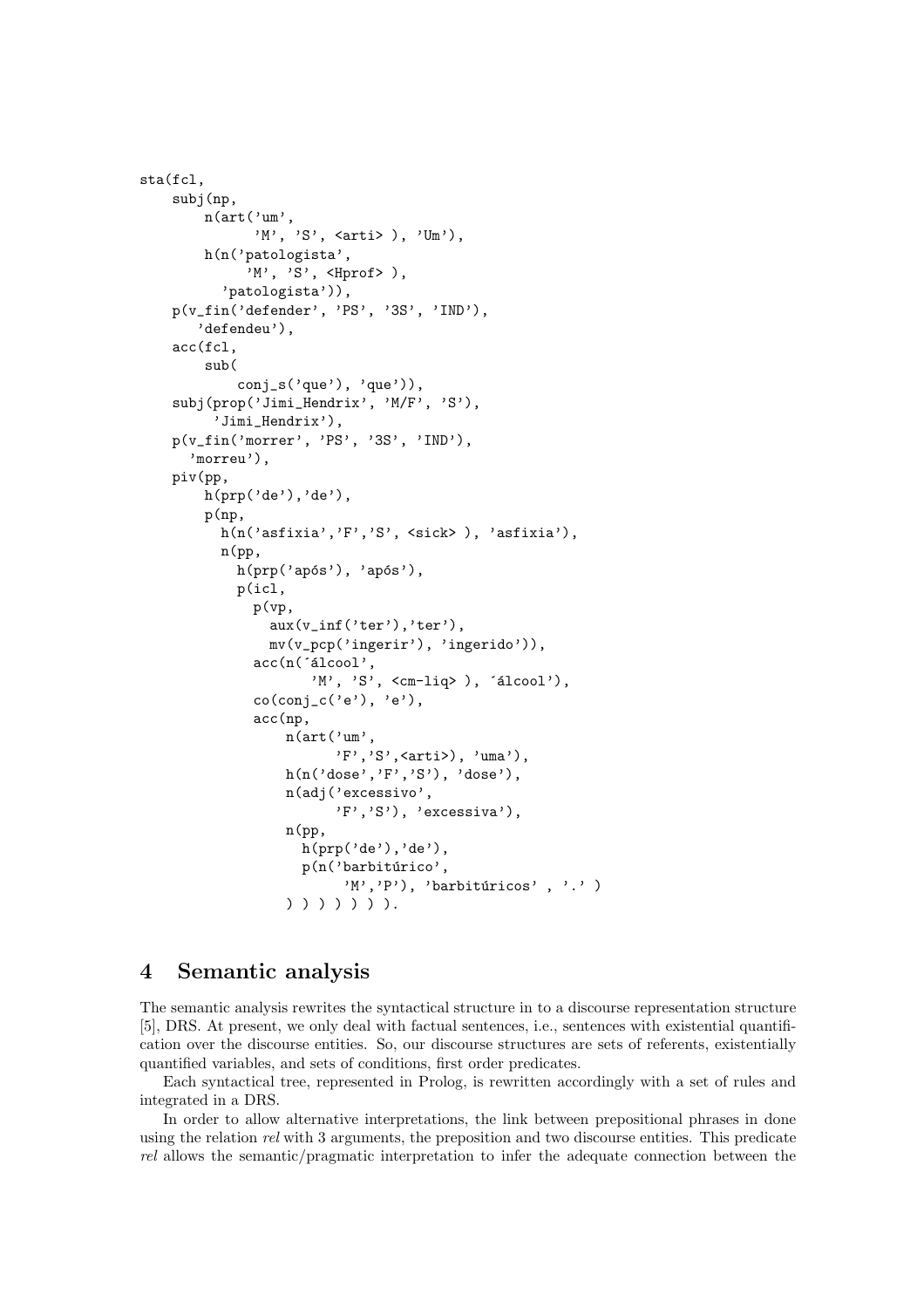referents. For instance, the sentence 'O dono do  $c\tilde{a}o'/T$ he owner of the dog', is represented by the following DRS:

```
drs(
    entities:[ A:(def, male, sing),
               B:(def, male, sing)],
    conditions:[owner(A),
               dog(B),
               rel(of,A,B)]
```

```
)
```
As it can be seen in the next section, this representation allows the semantic/pragmatic interpretation to rewrite the DRS, obtaining the following structure:

```
drs(
```

```
entities:[ A:(def, male, sing),
           B:(def, male, sing)],
conditions:[belongs(A,B),
           person(A),
           dog(B)]
```

```
)
```
In order to show an example of a syntactical tree transformation into a DRS, we show sentence  $(3.1)$  rewritten :

```
drs (entities:[ A: (indef, male, sing),
                 B: (def, male/fem, sing),
                 C: (def, fem, sing),
                 D: (def, male, sing),
                 E: (indef, fem, sing) ],
     condições: [ pathologist (A),
                  argue(A,B),
                  name(B, 'Jimmy Hendrix'),
                  died(B),
                  rel (of, B, C),
                  asphyxia(C),
                  rel (after, C, D),
                  drinking(D),
                  alcohol(D),
                  dose(D),
                  excessive(D),
                  rel(of, D, E),
                  barbiturics(E)])
```
User queries are also interpreted and rewritten into DRS. For instance, the question:

Como morreu Jimi Hendrix?/How did Jimi Hendrix died? (4.1)

is transformed into the following discourse structure:

```
drs(
    entities:[F:(def, male/fem, sing),
               G: interrog(que), male, sing]
    conditions:[died(F),
               name(F,'Jimmy Hendrix'),
               rel(of,F,G)])
```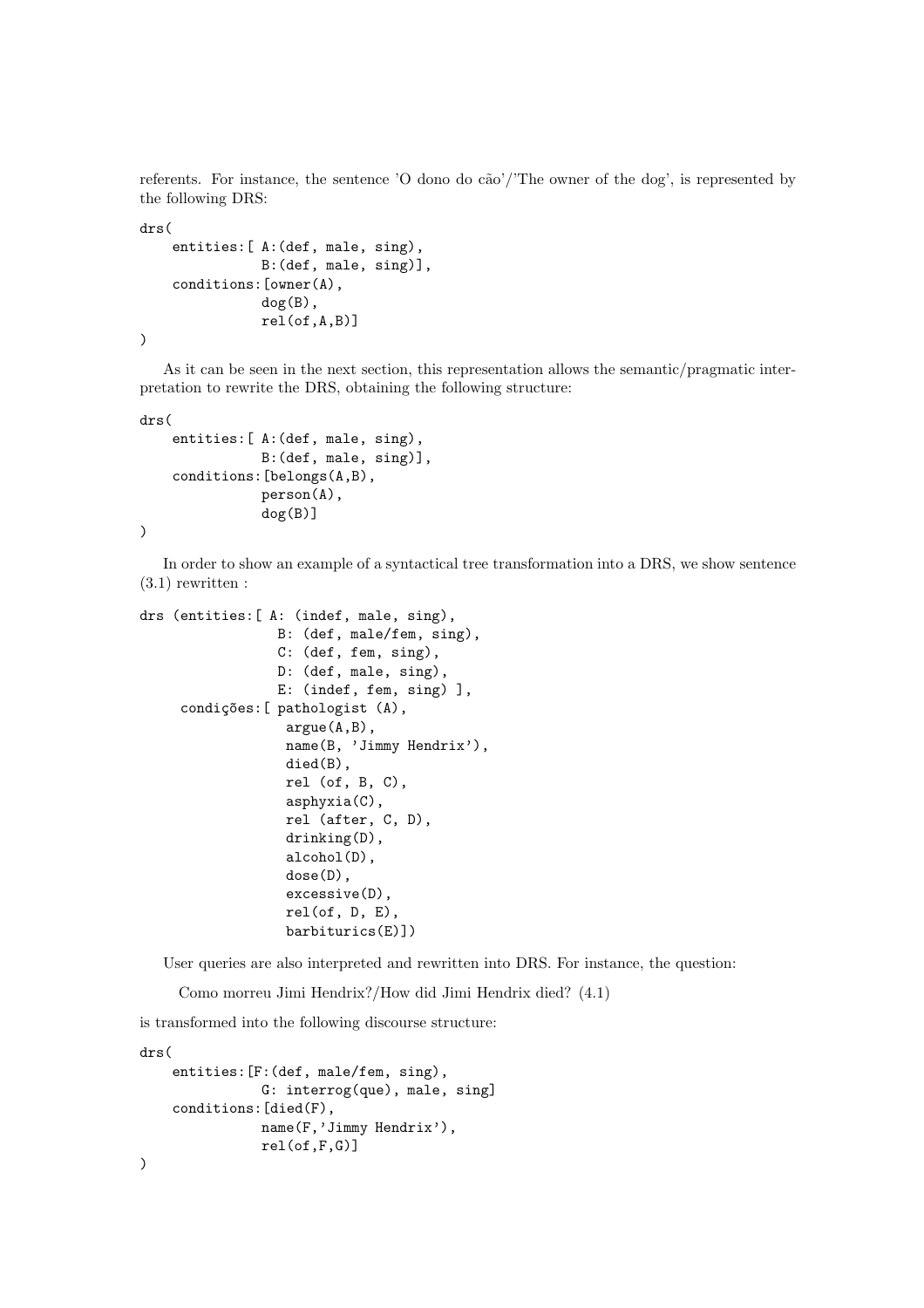This representation is obtained because "Como/How" is interpreted as "de que/of what". In the semantic-pragmatic interpretation and in the query processing phase, the structure (4.1) might unify with sentence (3.1) and we may obtain the following answer: "Jimi Hendrix died of asphyxia".

# 5 Ontology and knowledge representation

In order to represent the ontology and the extracted facts, we use an extension to logic programming, ISCO[1, 2], which allows Prolog to access databases. This technology is fundamental to our system because we have a very large database of referents: more than 9 millions only for the Público newspaper.

Databases are defined in ISCO from ontologies. Our system uses two different ontologies:

• one ontology built by us aiming to model common knowledge, such as, geography (mainly places), and dates;

This kind of knowledge is important to correctly extract facts from the documents and to be able to answer questions about places. The ontology defines places (cities, countries, . . .) and relations between places.

• one ontology generated automatically from the document collection [9, 8];

This ontology, although being very simple, allows the representation of the domain knowledge.

The ontology can be defined directly in ISCO or in OWL (Ontology Web Language) and transformed in ISCO [8].

The knowledge extraction module identifies facts (instances of an ontology classes) and inserts them as rows in a database table.

For instance, sentence (3.1), with semantic representation in page 7, would generate several tuples in the database. First order logical expressions are skolemized, i.e., each variable existentially quantified is replaced by a different identifier:

- (123,''Jimmy Hendrix'') is added to table name
- (123) is added to table *die*
- (124) is added to table asphyxia
- rel(de, 123, 124) is added to table  $rel$

In the document processing phase, our system uses the first sentence interpretation (note that for each sentence there might exist several distinct interpretations). This is caused by temporal and spacial complexity problems but it does not seem to decrease much the performance of the system. Nevertheless, additional measures should be done in order to fully evaluate the impact of this option.

Additionally, we also add information in the database linking referents with the documents and sentences were they appeared. For instance the tuple (123, 'publico/publico95/950605/005',4) would be added to table referred in.

# 6 Semantic/Pragmatic Interpretation

Semantic/pragmatic interpretation tries to reinterpret semantical information, taking into account the considered ontology.

This process receives as input a discourse representation structure, DRS, and it interprets it using rules obtained from the knowledge ontology and the information in the database.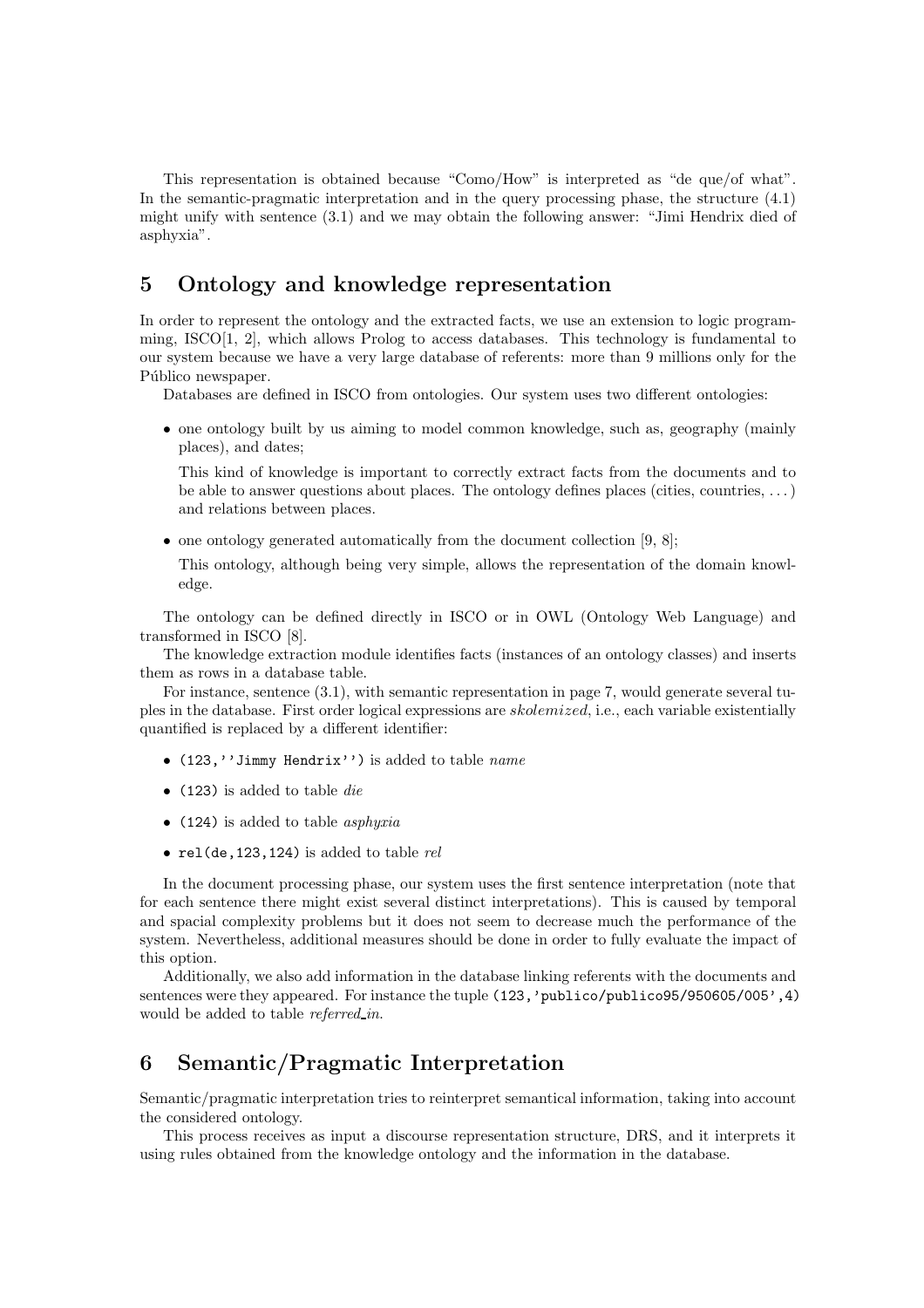In order to obtain a good interpretation, our strategy is to search for the best explanation that supports the sentence logical form. This strategy for pragmatic interpretation was initially proposed by [4].

The knowledge base for the pragmatic interpretation is built from the ontology description in ISCO. The inference in the knowledge base uses abduction and finite domain constraint solvers.

Suppose the following sentence:

"A. conduz com uma taxa de alcoolemia de 2.15."

"A. drives with an alcoholic rate of 2.15.".

which, by the semantic analysis, is transformed into the following structure: one DRS, four discourse referents, and a set of conditions:

drs(

```
entities: [A: (def, male, sing),
          B:(indef,fem,sing),
          C:(indef,fem,sing),
          D:(def,male,sing)]
conditions:[name(A, 'A.'),
           drive(A),
           rel(with,A,B),
           rate(B),
           rel(of,B,C),
           alcohol(C),
           rel(of,C,D),
           number(D,2.15)]
```
The semantic/pragmatic interpretation process, using information from the ontology, will rewrite the DRS into the following one:

drs(

)

```
entities:[A:(def,male,sing),
              B:(def,male,sing)]
    conditions:[name(A, 'A.'),
               person(A),
               drive(A, ,_,\_,B),
               alcohol\_rate(B,2,15)]
)
```
The interpretation of  $rel(with, A, B)$  as  $drive(A, \ldots, B)$  is possible because the ontology has a class drive, which relates persons driving in a time interval with a alcoholic rate in blood.

One of the major problems of this phase is to correctly identify the distinct referents in the documents. It is important to use the same skolem constant to identify the same referent but, in any situation, different individuals should have the same identifier (skolem constant).

## 7 Answer generation

The generation of the answer is done in two steps:

- 1. identification of the database referent that unifies with the referent of the interrogative pronoun in the question.
- 2. retrieval of the referent properties and generation of the answer.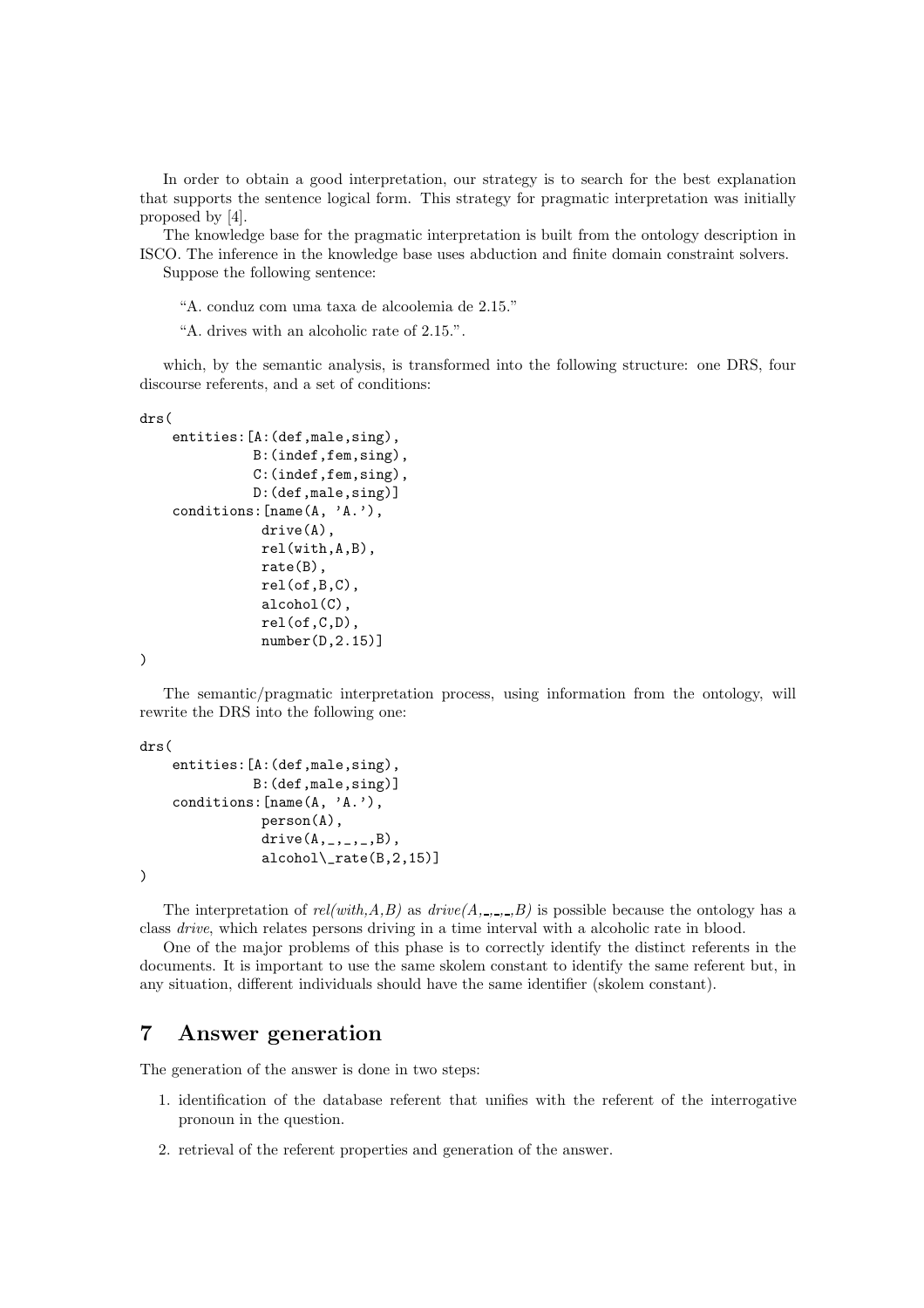In order to illustrate this process, suppose the following question:

"Quem cometeu um homicídio por conduzir alcoolizado?"

"Who committed an homicide because he/she was driving drunk?"

This question is represent by the following DRS, after syntactical and semantical analysis:

drs(

```
entities:[A:(who,male/fem,sing),
          B:(indef,male,sing),
          C:(indef,male,sing)],
conditions:[committed(A,B),
           homicide(B),
           rel(because,A,C),
           drunk(C),
           drive(C)]
```
)

The semantic/pragmatic interpretation of this question is done using the ontology of concepts and it allows to obtain the following DRS:

drs(

```
entities:[A:(who,male/fem,sing),
           B:(indef,male/fem,sing/plu),
           C:(def,fem,sing),
conditions:[homicide(A,B),
            person(A),
            person(B),
            drive(A, _{-}, _{-}, _{-}, _{C}),alcohol\_rate(C),C>0.5]
```
)

• In order to perform the first step of the answer generation:

We keep the referent variables of the question and we try to prove the conditions of the DRS in the knowledge base. If the conditions can be satisfied in the knowledge base, the discourse referents are unified with the identifiers (skolem constants) of the individuals.

• The next step is to retrieve the words that constitute the answer:

In this phase we should retrieve the conditions about the identified referent A and choose which ones better characterize the entity. Our first option is to choose a condition with the predicate name (name(A,Name)).

However, it is not always simple to find the adequate answer to a question. See, for instance, the following questions:

- What crimes committed X?
- How many habitants has Kalininegrado?
- What is the nationality of Miss Universe?
- Who is Flavio Briatore?

In order to choose the best answer to a question our systems has an algorithm which takes into account the syntactical category of the words that may appear in the answer and it tries to avoid answers with words that appear in the question.

Questions about places or dates have a special treatment involving the access to a database of places or dates.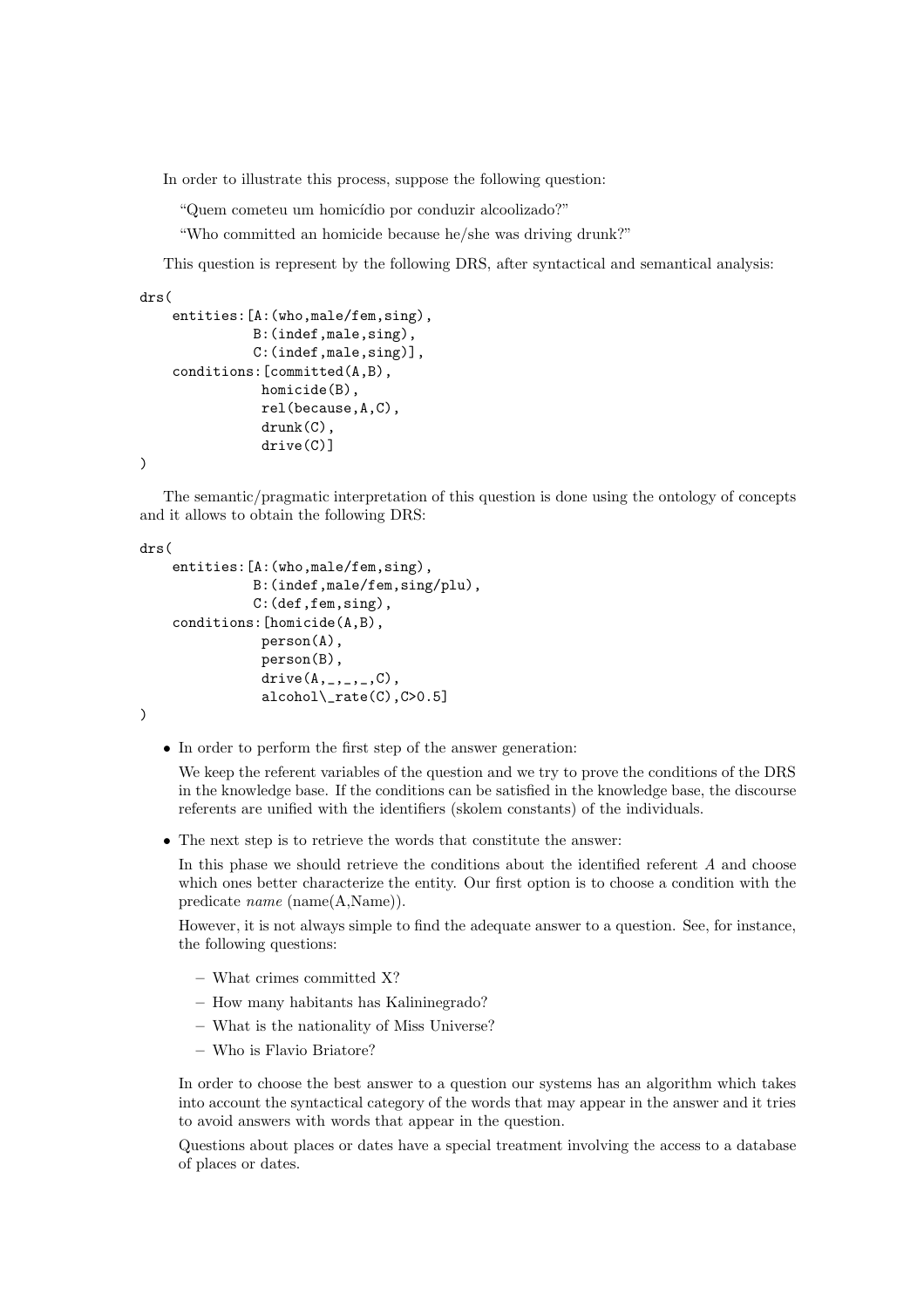Note that several answers may exist for a specific question. In CLEF05 we decided to calculate all possible answers and to choose the most frequent one.

CLEF05 also imposes that the answer is supported by a single sentence in a specific document. Our system is able to obtain answers with conditions in several documents but we constrained the system to obtain only answers with referents introduced in the same sentence (predicate referred in allows to obtain that information –see page 8).

## 8 Evaluation

The evaluation of our system was performed in the context of CLEF – Cross Language Evaluation Forum – 2005. In this forum a set  $(200)$  of questions is elaborated by a jury and given to the system. The system's answers are, then, evaluated by the same jury.

Our system had the following results:

- 25\% of correct answers (50 answers).
- 1.5\% correct but unsupported answers (3 answers).
- 11% inexact answers too many (or too few) words  $(22 \text{ answers})$ .
- $62.5\%$  wrong answers (125 answers).

The system had 125 wrong answers, but it is important to point out that 105 of these wrong answers were NIL answers, i.e., situations were the system was not able to find any answer to the questions. So, only in 10% of the situations (20 answers) our system gave a really wrong answer.

The major problem with the remaining 105 no-answers is the fact that, due to time constraints we were not able to process the collection of documents from the Folha de S. Paulo newspaper. At present, we do not know how many of these no-answers would be answered by this collection, but we expect our results to improve significatively.

A preliminary analysis of the other incorrect answers showed that the main cause of problems in our system is related with lack of knowledge: wrong syntactical analysis; lack of synonyms; and, mostly, an incomplete ontology. In fact, most problems are related with incorrect pragmatic analysis due to an incomplete ontology.

However, and taking into account that our answers were computed using only one collection of documents (the Publico newspaper), and comparing with the CLEF2004 results, we believe our system produced good and promising results. In fact, it showed to have a quite good precision on the non NIL answers: only 10% of these answers were wrong.

## 9 Conclusions and Future Work

We propose an architecture for a question answering system for the Portuguese language.

Our system uses natural language processing techniques to create a knowledge base with the information conveyed by documents. Queries are analysed by the same tools and logical inferences over the knowledge base are performed, trying to find an adequated answer. The inference process is performed using a logic programming framework and the Prolog inference engine.

The system main problems are related with errors in the several NLP tools and with the lack of coverage of the ontology.

At present, we are re-evaluating our system using a knowledge base with the two newspaper collection. We expect our results to improve significatively.

As future work, we intend to explore the problem of automatically build ontologies. The improvement of the used NLP tools is another area needing much work. We also intend to handle anaphoric relations in the documents, allowing the reduction of the number of distinct referents.